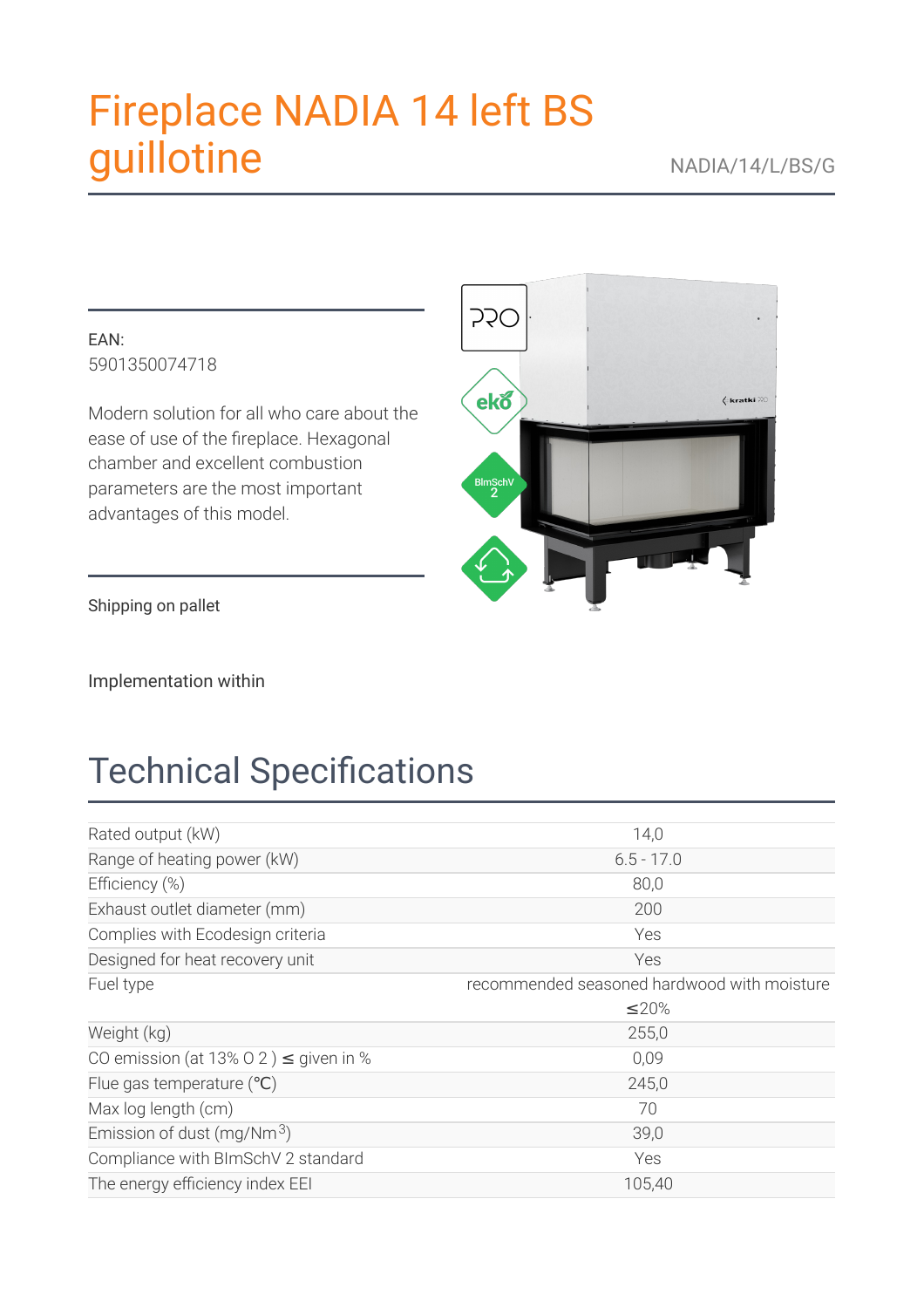| The minimum active field of exhaust grilles ( $\text{cm}^2$ ) | $\geq 900$            |
|---------------------------------------------------------------|-----------------------|
| The minimum active field of inlet grilles ( $\text{cm}^2$ )   | $\geq 700$            |
| Glazing type                                                  | lateral               |
| Opening of the doors                                          | lift up, to the right |
| Material                                                      | steel                 |
| Width (cm)                                                    | 106,40                |
| Height (cm)                                                   | 133,60                |
| Depth (cm)                                                    | 65,90                 |
| External air inlet                                            | Yes                   |
| The liner of the combustion chamber                           | Yes                   |
| Ashpan                                                        | No                    |
| Decorative printed glass                                      | Yes                   |

### **Features**

#### **MAXIMUM USE OF ENERGY**

The body and the front of the insert are resistant to high temperatures thanks to the high quality steel used in production.

Efficient burning process & maintaining of temperature to keep the warmth for longer thanks to lining of combustion chamber with TERMOTEC - heat accumulating material which raises the temperature in the combustion chamber.

Combustion of fuel particles thanks to deflector, which extends the exhaust gas path.

Air supplied from outside only thanks to biult-in an external air inlet fi 125mm. Air adjustment with just one regulator which prevents from improper usage.

Triple air system of combustion chamber: primary air-directed to combustion plate; secondary air supplied by the holes located in the back wall. Additionally, the system of air clean glass has been applied (curtain air).

The cleanliness of combustion chamber thanks to hexagonal hearth.

#### **SAFETY AT THE HIGHEST LEVEL**

Perfect tightness thanks to the solid welds made in a noble gas shielding.

All steel elements are laser cut and bent on CNC bending machines.

Insert's front equipped with a heat resistant ceramics that withstands temperatures up to 660°C.

#### **ECOLOGICAL COMBUSTION**

The unit meets the requirements of Ecodesian standards and the restrictions of the BImSchV 2 standard, which determines the maximum CO emission.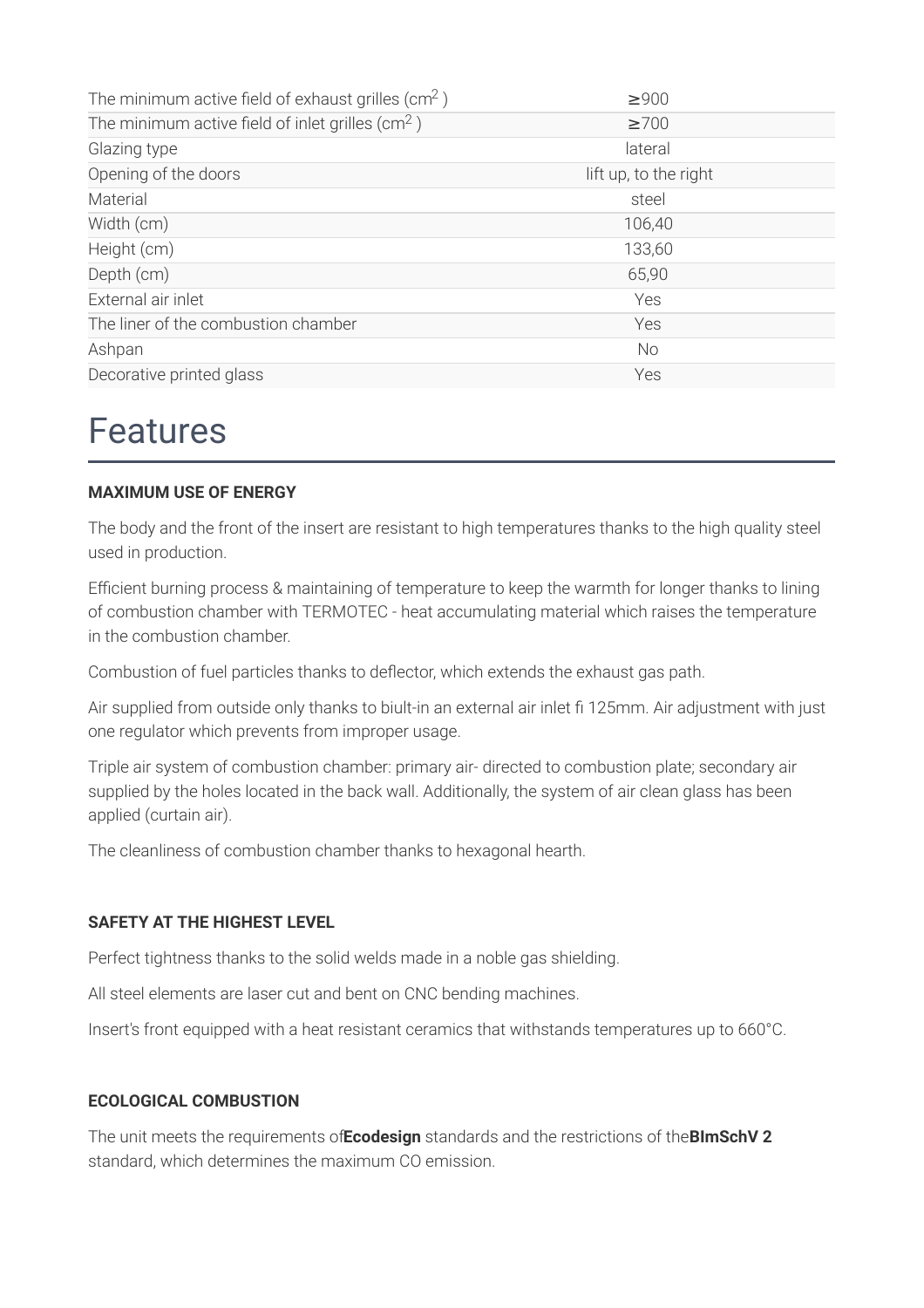#### **CONVENIENT TO USE**

Grateless fireplace insert - full combustion on the dust what means that firewood burns into fine ash at minimum amount. Obtained thermal energy from firewood is exploited to the maximum.

Reduced soot deposition through a system of pure glass (air curtain).

Double door opening system - LIFT-UP (quillotine) and side opening. Lifted door makes loading of wood easier and machanism of side door opening allows to clean the glass.

It can be used in a various mounting conditions thanks to adjustable legs and movable fumes outlet with 360 regulation.

#### **MODERN DESIGN**

Decorative, heat-resistant glass that can withstand temperatures up to 660°C. It gives a fireplace a modern and elegant look, visually enlarges the front of the insert.

A fireplace insert with two panes compiled with each other at angles (without brackets).

Elegant and comfortable sliding handle.

# **Technical drawing**





## **Additional options**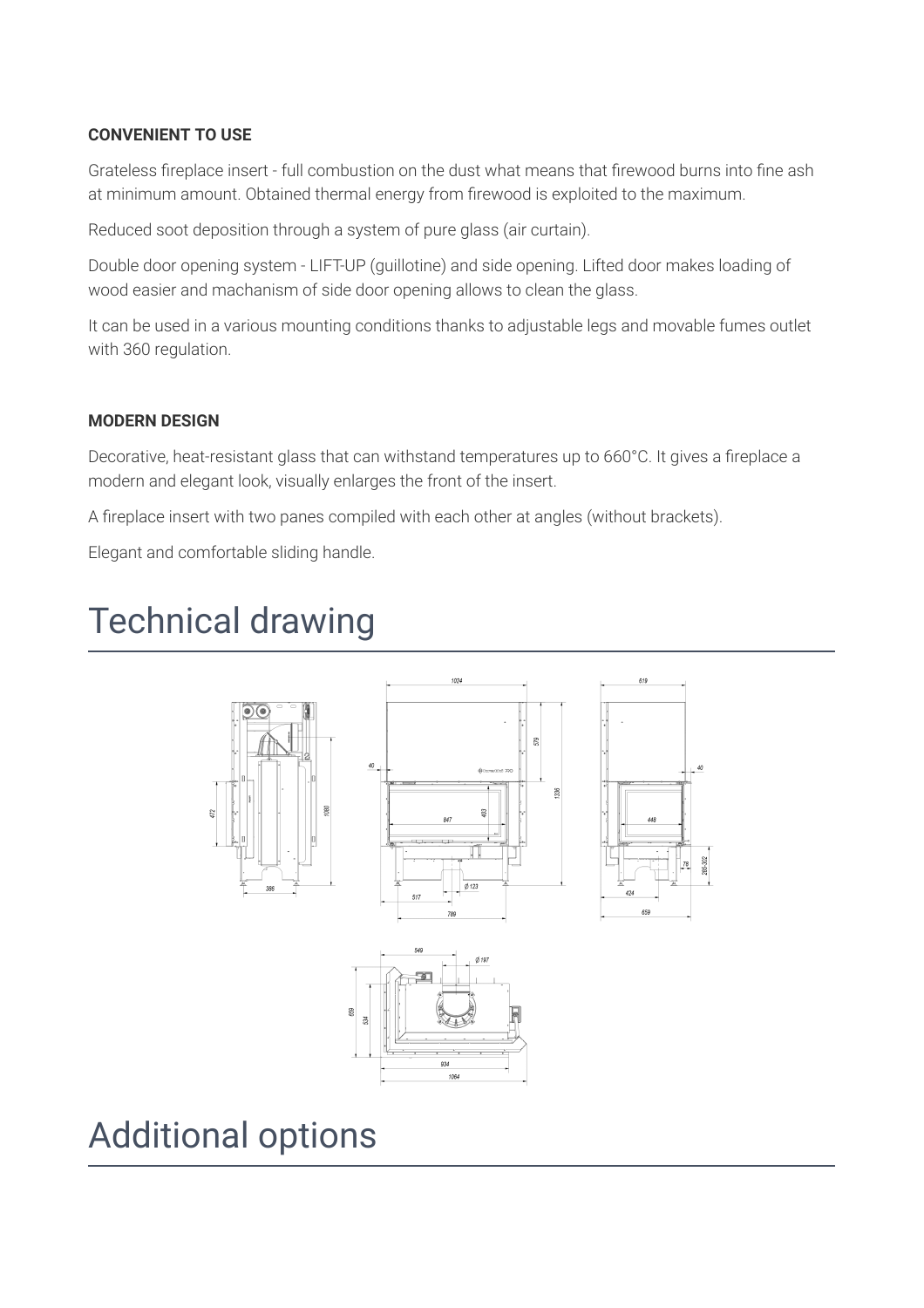

### Spring for door shutting Spring for door shutting - automatically closes the

door.

### Steel pipe 200/1m

Exhaust pipe designed for connecting wood-fired fireplace inserts an the existing flue pipes.

### Steel pipe 200/0.5m

Exhaust pipe designed for connecting wood-fired fireplace inserts an the existing flue pipes.



### Movable elbow 200/90

Adjustable elbow up to 90°, 3-segment, diameter:  $200 \text{ mm}$ 

### The passage from the pipe system  $0.200$

The passage from the pipe system to the ceramic chimney Ø200.



# **Black TERMOTEC lining - additional**

### option

TERMOTEC is heat accumulating material which raises the temperature in the combustion chamber. Black color was obtained by the pigmentation of mass with the usage of natural dyes.

# **Warranty**

All the products available at www.kratki.com are brand new, free from any physical or legal defects. The Producer grants a 5-year warranty from the moment of purchase of an insert for its reliable operation. The ceramic liner of the combustion chamber is covered with a 2-year warranty from the moment of the purchase of the insert. Grate and sealing for the fireplace are covered with a 1-year warranty from the moment of the purchase of the insert. The warranty shall not cover heatresistant ceramics. The application of the fireplace insert, the method of joining with the chimney as well as the terms and conditions of use must correspond with the manual.